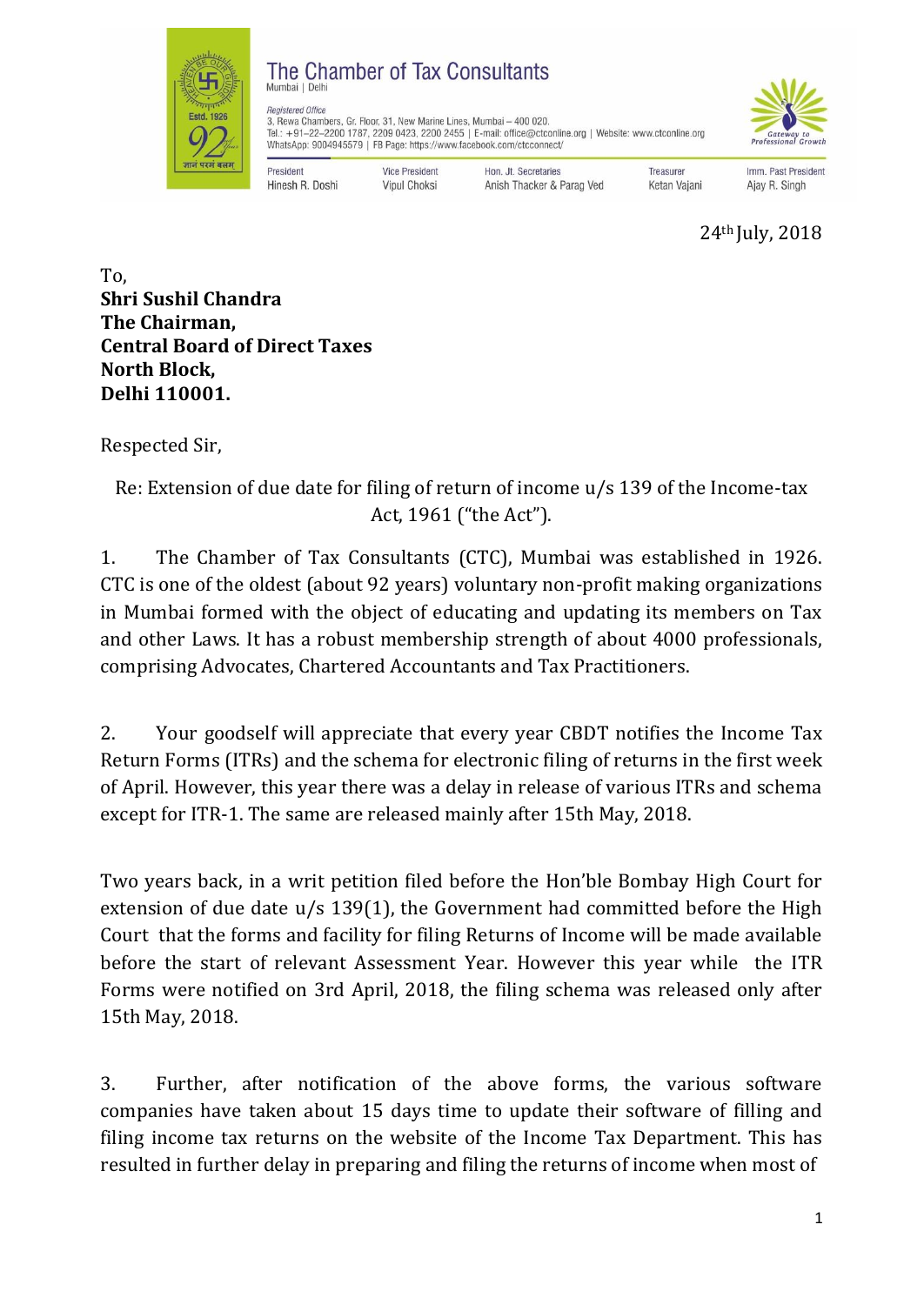

the tax practitioners and professional are using such software to file the returns of income of their various clients.

4. Also, this time, ITR's requires detailed bifurcation of GST component to be reported for cases where there is no tax audit and where the due date is 31st July. This is a new schedule and detailed working and reconciliation is required to be made in order to correctly fill up this schedule. Business communities, especially the small business entities, are facing several issues in reconciling the figures of GST as per the GST returns filed, as the GST portal does not provide annual consolidated statement for the whole financial year and taxpayers needs to download the details month wise in order to match the Sales, Purchases and GST figures.

5. Just 3 weeks back, TRACES website has slightly altered the way of downloading 26AS. Due to this change in system it has been noticed that many a times Form 26AS does not get downloaded in PDF format. Further, in case number of records in Form 26AS are excessive, then there is no facility to download Form-26AS instantly, the same is subsequently sent via email to assessee. This also consumes more time for the filing process. In addition thereto, the downloading of 26AS from the TRACES site has been experiencing regular periods of downtime over the last fortnight.

6. Section 234F introduced vide Finance Act, 2017, mandates Fees of Rs. 1000 /Rs. 5000, in case Return of Income is filed after due date specified in Explanation 2 of Section 139(1). Further, there is no remedy or relief provided in the Act, against this fee. If the due date is not extended, it will cause a great prejudice and financial loss to small category of tax payers even in genuine cases. Moreover, in case of a Trust, if return is not filed before due date, then even exemption u/s. 11 and 12 cannot be availed. These are harsh provisions of the Act and are prejudicial to the interest of Tax payers. While there are various reasons which we have listed in this representation which highlight why tax consultants have found it difficult to prepare and file returns of tax payers in the earlier parts of the year from April to June, resulting in an undue pressure towards the deadline of 31st July 2018.